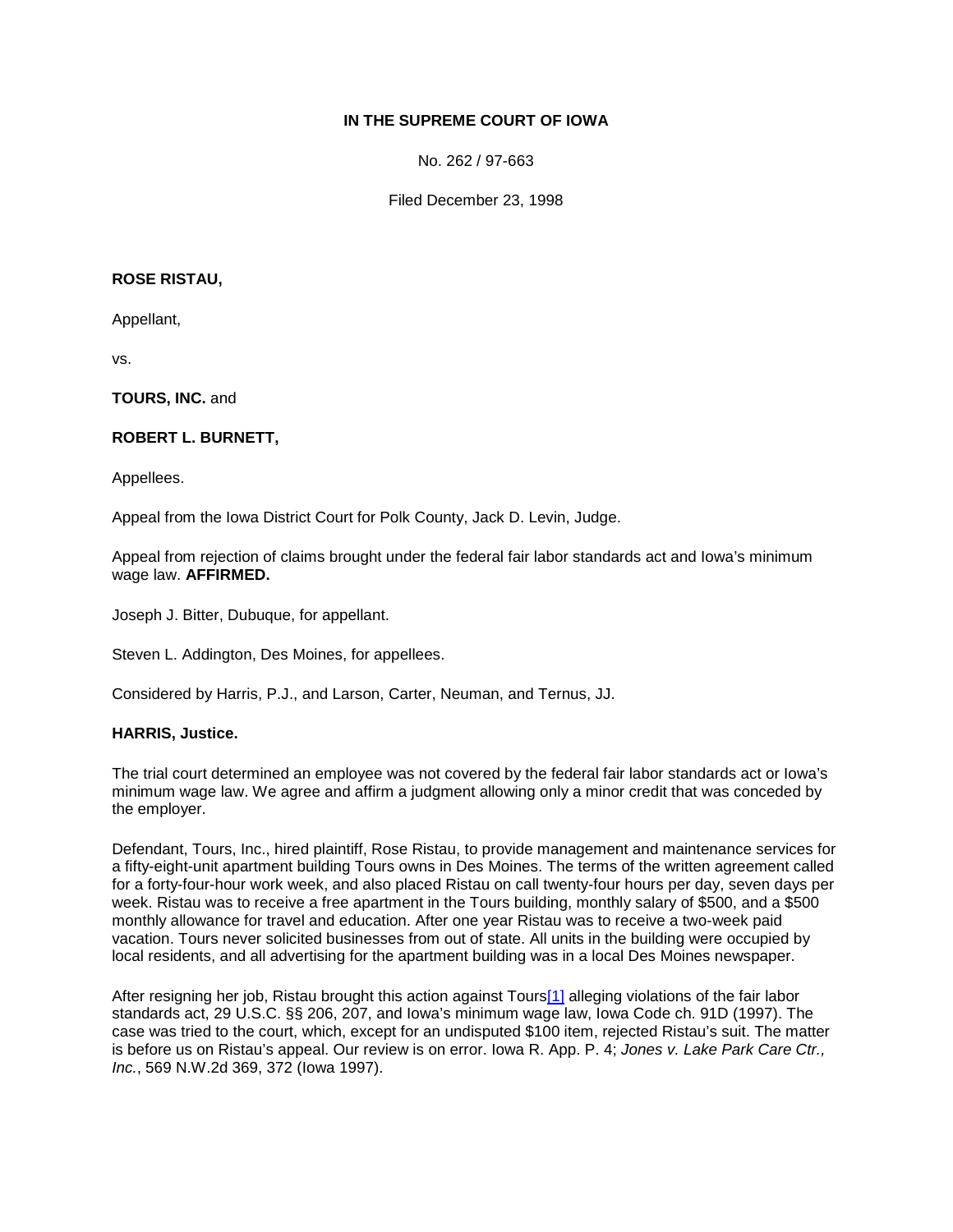I. Congress acted deliberately in excluding local commerce from coverage under the federal fair labor standards act [hereinafter FLSA]. *Joles v. Johnson County Youth Servs. Bur., Inc.*, 885 F. Supp. 1169, 1176-77 (S.D. Ind. 1995). "Congress's primary purpose in refusing to extend FLSA's coverage to its constitutional maximum was to leave regulation of 'local' business to the states." *Johnston v. Spacefone Corp.*, 706 F.2d 1178, 1182 (11th Cir. 1983) (citing Conference Rep. No. 1453, 81st Cong. 1st Sess. (1949))*.*

To qualify for protection under FLSA, the employee must fall within one of three categories:

- *a.* employees engaged in commerce,
- *b.* employees engaged in the production of goods for commerce,
- *c.* employees engaged in an enterprise which is involved in commerce or in the production of goods for commerce.

29 U.S.C. § 206(a)(1).

For purposes of the first of these three categories, FLSA defines "engaged in commerce" as an enterprise that

> (i) has employees engaged in commerce or in the production of goods for commerce, or that has employees handling, selling, or otherwise working on goods or materials that have been moved in or produced for commerce by a person; and

(ii) is an enterprise whose annual gross volume of sales made or business done is not less than \$500,000.

29 U.S.C. § 203(s)(1)(A). Ristau did not qualify for the first category on either of the two required bases.

Ristau argues she dealt with the rental interest of Tours and that rental interest qualifies as goods. But FLSA does not cover employees who "merely affect" commerce. *Johnston*, 706 F.2d at 1182. The employer has to "reasonably expect" its product to "move or cause movement in interstate commerce." *Id.* Tours had no such expectation because it advertised only in the local newspaper and did not solicit business from out of state.

The foregoing would be enough to disqualify Ristau as an "employee engaged in commerce," but she also fails the second requirement. Because Tours' gross annual volume of business (\$145,815 for 1992– the time period involved) was less than \$500,000, Ristau does not qualify for the first category on either ground.

II. Neither does Ristau qualify for the second category as an employee "engaged in the production of goods for commerce." She argues she handled and purchased goods for the apartments such as cleaners, fixtures, paint, and furnishings that moved from state to state. But this does not meet the qualification. Employees often handle articles which have moved in interstate commerce, but that does not necessarily mean the items are "goods" as defined by 29 U.S.C. § 203(i). *Brennan v. State*, 494 F.2d 100, 104 (8th Cir. 1974). If the articles are:

> wares, products, commodities, merchandise, or articles or subjects of commerce of any character, or any part or ingredient thereof, that have not reached their delivery into the actual physical possession of the ultimate consumer thereof, then they are goods within the definition of the Act and the mere handling of those goods by some institution